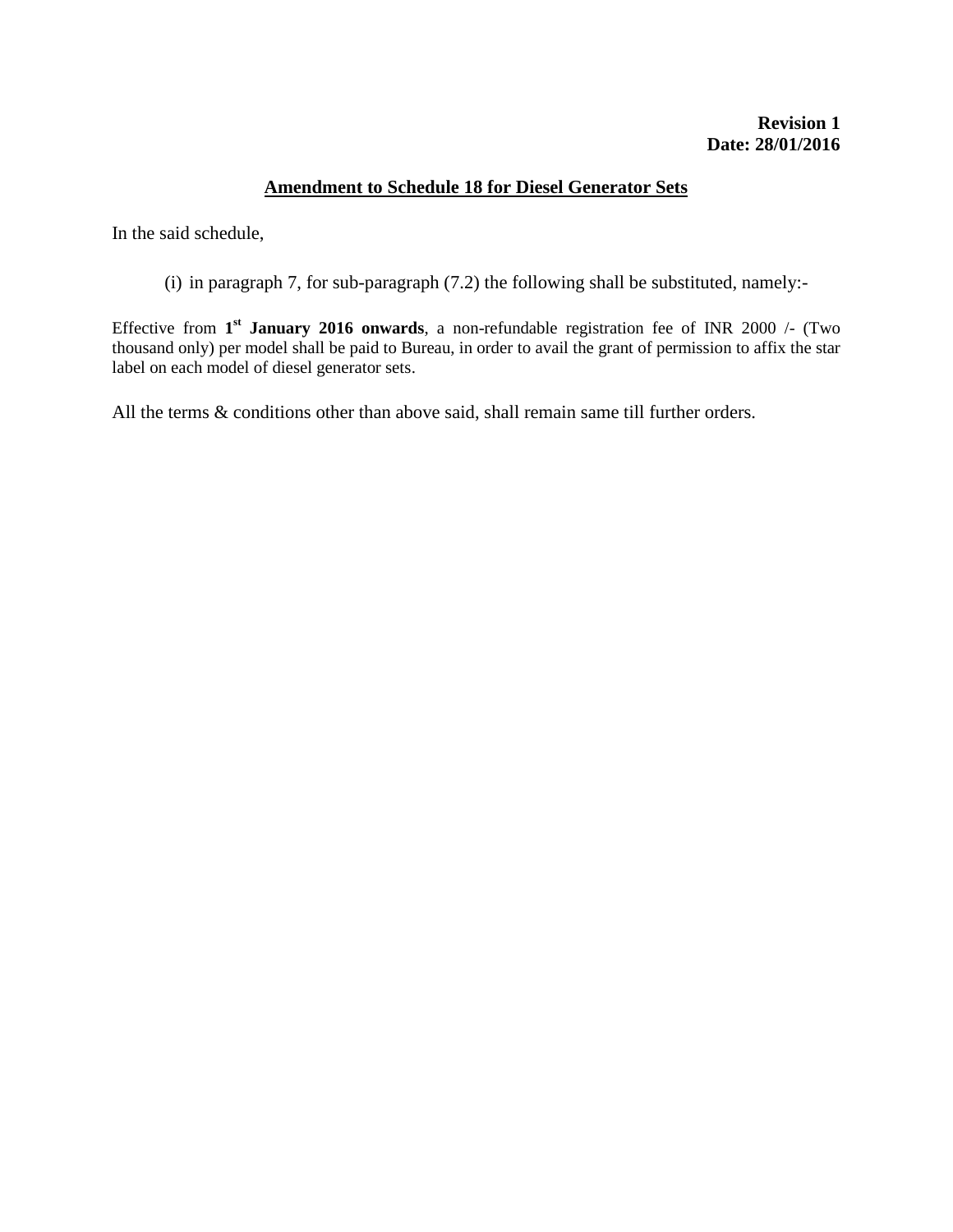# **Schedule-18**

# **Voluntary Energy Efficiency Labeling Program for Diesel Generator Sets**

| <b>Contents</b>                  | Page           |
|----------------------------------|----------------|
| Scope                            |                |
| Normative References             |                |
| Terms & Definitions              | 1 & 2          |
| Eligibility Criteria             | $\mathfrak{D}$ |
| <b>Testing Guidelines</b>        | 3, 4 & 5       |
| Sampling                         | 5              |
| Energy Labeling Plan             | 6              |
| Manner of Display                | 6              |
| Fees                             | ⇁              |
| Review of Product Schedule       | 8              |
| Abeyance of the product schedule | 8              |
| Annexure I                       | 8 & 9          |

#### **1. Scope**

This schedule specifies the star labeling requirements for various classifications for the application, rating and performance of single/three phase Diesel Generating sets consisting of a Reciprocating Internal Combustion (RIC) engine driven by diesel as fuel, Alternating Current (a.c.) generator, any associated control gear, switchgear and auxiliary equipment. It applies to A. C. generating sets driven by RIC engines for land and marine use being manufactured, imported or sold in India.

It excludes generating sets used on aircraft or to propel land vehicles and Locomotives.

Diesel Generating (DG) Sets up to 19 kW ratings are covered under pilot energy labeling scheme for single/three phase DG Sets.

Generating sets meeting the requirements of this schedule are used to generate electrical power for continuous, peakload and standby applications.

This document applies to new DG sets. Existing & Retrofitted DG sets shall not be required to be modified to conform to this schedule.

#### **2. Normative Reference**

This schedule shall be read in conjunction with Indian Standard IS 10000, IS 10001, IS 13364 & IS 4889: 1968 (all parts with amendments till date) & "**Scheme for Energy Efficiency Labeling**" covered under Standard Labeling Program, with all applicable amendments.

## **2. Terms & Definitions**

## *Star Rating*

"Star rating or star level" means the grade of energy efficiency based on specific fuel consumption (SFC) in g/kWh (electrical unit), displayed on the label of the generating set. The available stars are between a minimum of one and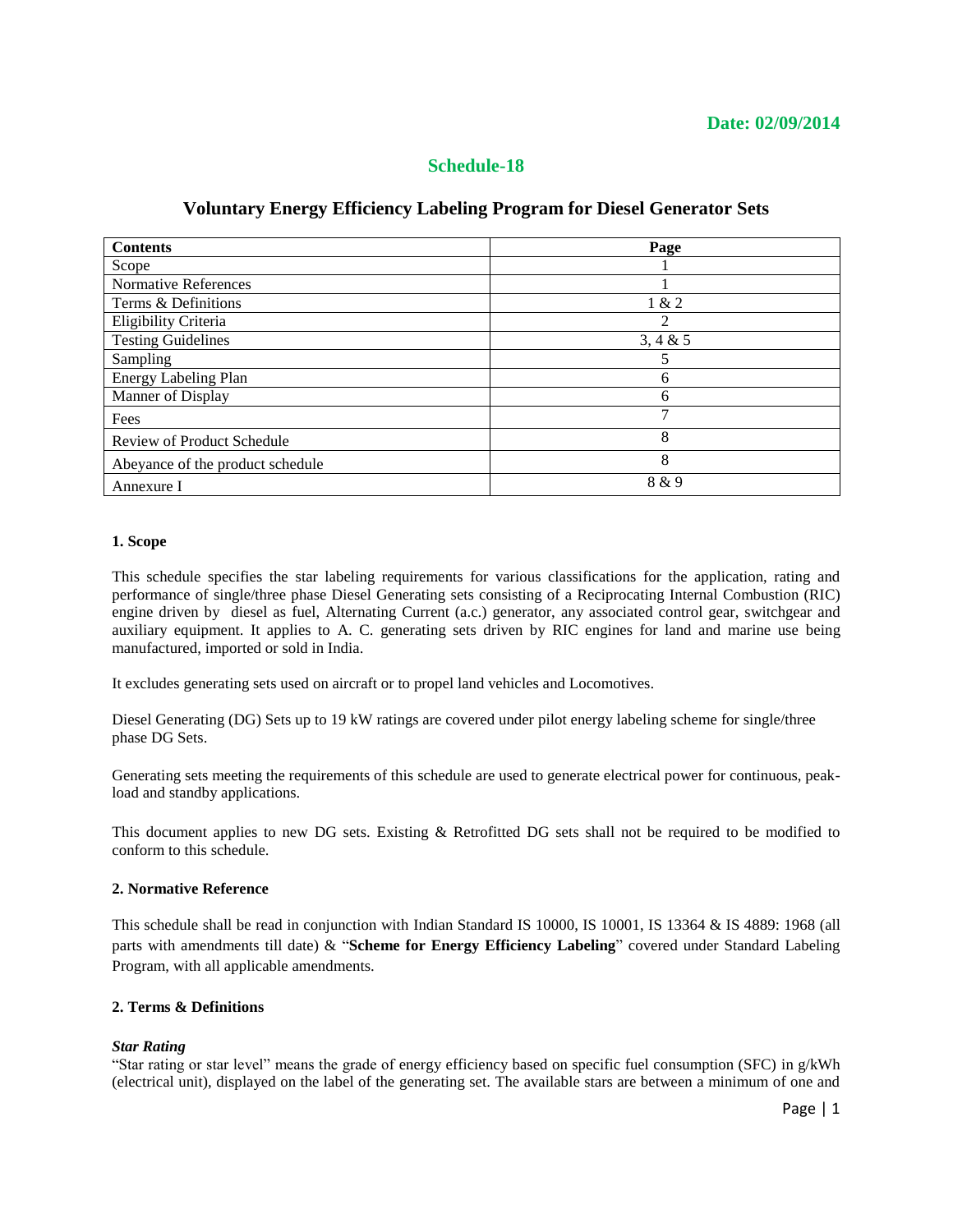a maximum of five shown in one star interval. The star rating is calculated from the Star Rating Band (refer 5 of this Schedule).

#### *Star Rating Band*

The Star Rating Band is a range of SFC (g/kWh) which is arrived by clause 6 of this schedule, and is used for determining the number of stars displayed on the star label.

### *Equipment/Unit*

A Generating set described under Section 1(scope) of this schedule.

*Authority* Government of India.

### *Star Label*

Star label as described in Section 6 of this schedule.

#### *Participant*

Manufacturers, trader, importers or retailers of the equipment participating under this program

### *Scheme for Energy Efficiency Labeling*

The Bureau of Energy Efficiency's Labeling Scheme for all the voluntary products covered under Standard & Labeling Scheme.

## **3. Eligibility Criteria:**

Participant involved in manufacturing, trading, importing or retailing in Diesel Generator sets as a finished product, are only eligible to participate in the scheme.

#### **3.1 Pre- requisite**

- Diesel Generator set must comply with latest statutory requirements (such as CPCB and others as applicable) of Govt. of India.
- Engine shall be ISI marked. Participant shall submit BIS certificate as a proof of same.

#### **3.2 Requirements**

Participant shall submit following in order to register under the scheme:

#### **3.2.1 Mandatory:**

- Participant shall submit test report of engine and alternator as per Indian Standard IS 10000, IS 10001 & IS 4889: 1968. However if engine & alternator are tested more stringently (compared to IS 10000, IS 100001 1980, IS 13364 & IS 4889: 1968), then the parameters where the greater stringency has been applied should be declared by the manufacturer in the test report.
- Participant shall submit CPCB compliance report/certificate for complete DG set.
- Participant shall submit BIS certificate for diesel engine.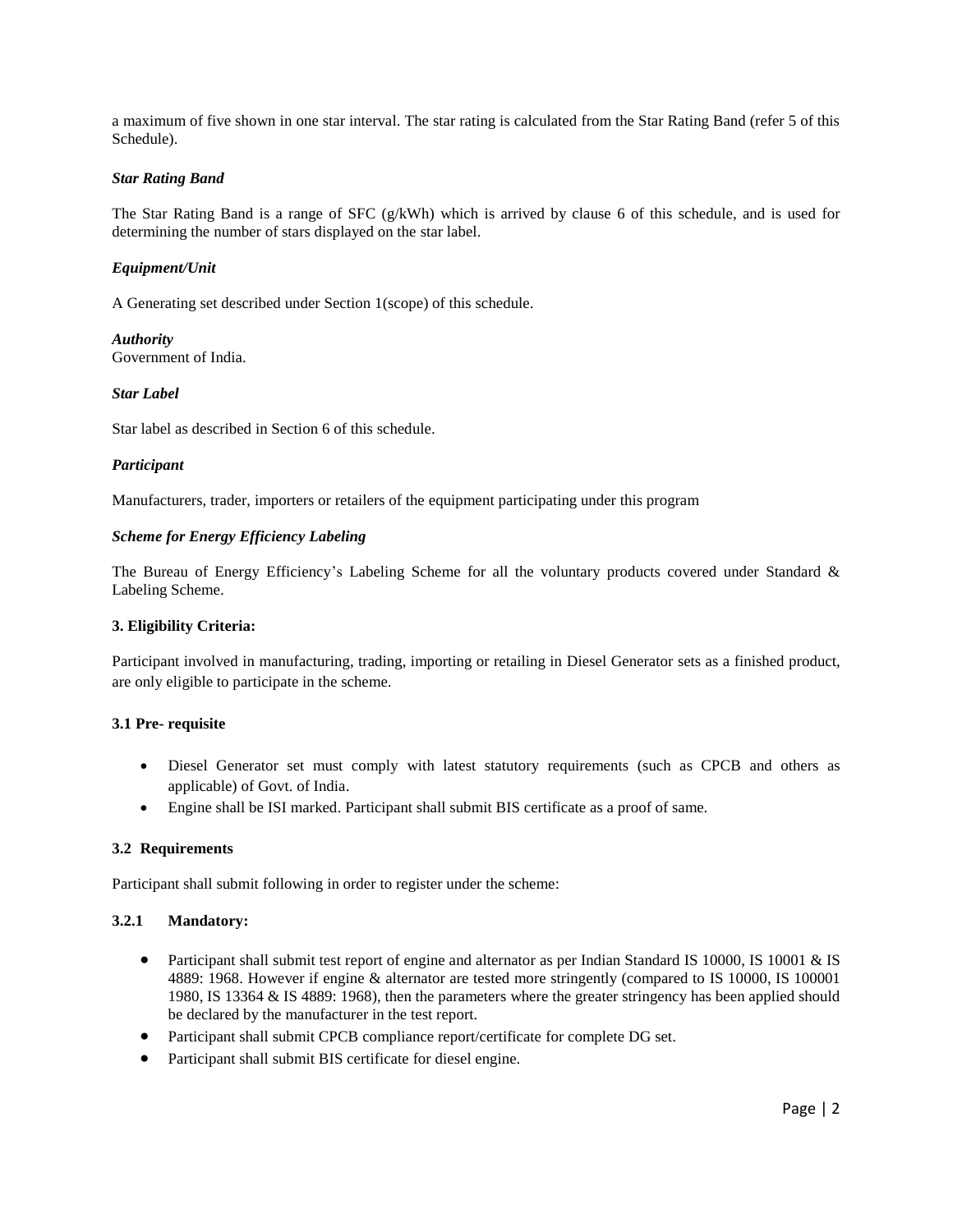### **3.2.2 Wiring Diagrams (Mandatory):**

Submit wiring diagrams for diesel engine driven generator units showing connections to electrical power panels, feeders, and ancillary equipment. Differentiate between portions of wiring that are manufacturer installed and portions that are field installed.

### **3.2.3 Certifications (Mandatory):**

Provide diesel engine driven generator sets certified test record of the following final production testing:

- $\checkmark$  Safety shutdown device testing
- $\checkmark$  Voltage regulation

### **3.2.4 Battery Charger (Voluntary):**

The battery charger shall be readily accessible and designed that it shall not be damaged and shall not trip its circuit protective device during engine cranking or it shall be automatically disconnected from battery during cranking period. The charger shall be mounted inside the emergency generator enclosure. The charger shall have a 7-day/24 hour timer control.

### **3.2.5 Fault Indicators (Mandatory):**

Individual press to test fault indicator lights for low oil pressure, high water temperature, low water level, over speed, over crank, and for aboveground storage tank and high and low fuel level shall be provided. Provide relay dry contacts for interface of fault alarms with SCADA system.

**3.2.6 Circuit Breaker (Mandatory):** A generator circuit breaker shall be installed as a manual load circuit interrupter and an automatic overload and short circuit protection device should be used to interrupt load circuit.

#### **4. Testing Guidelines**

#### **4.1 Testing requirements:**

The instruments as detailed below (as per Annexure VIII of IS: 10001 – 1981), need to be maintained by the testing agency (participants own lab or third party lab)for the testing of specific fuel consumption of DG sets. All the instruments shall have valid calibration certificates with traceability to NPL and facilities accredited by NABL: -

- Test bed with suitable electrical loading arrangement / Power analyzer.
- Energy Meter
- Pressure Gauges
- Barometer
- Hydrometer / Humidity indicator
- Tachometer / Stroboscope
- Fuel Measuring apparatus
- Stop watch
- Thermometer / Pyrometer / Temperature Gauges
- Exhaust Back Pressure Gauge / Manometer
- Arrangement for measuring calorific value of fuel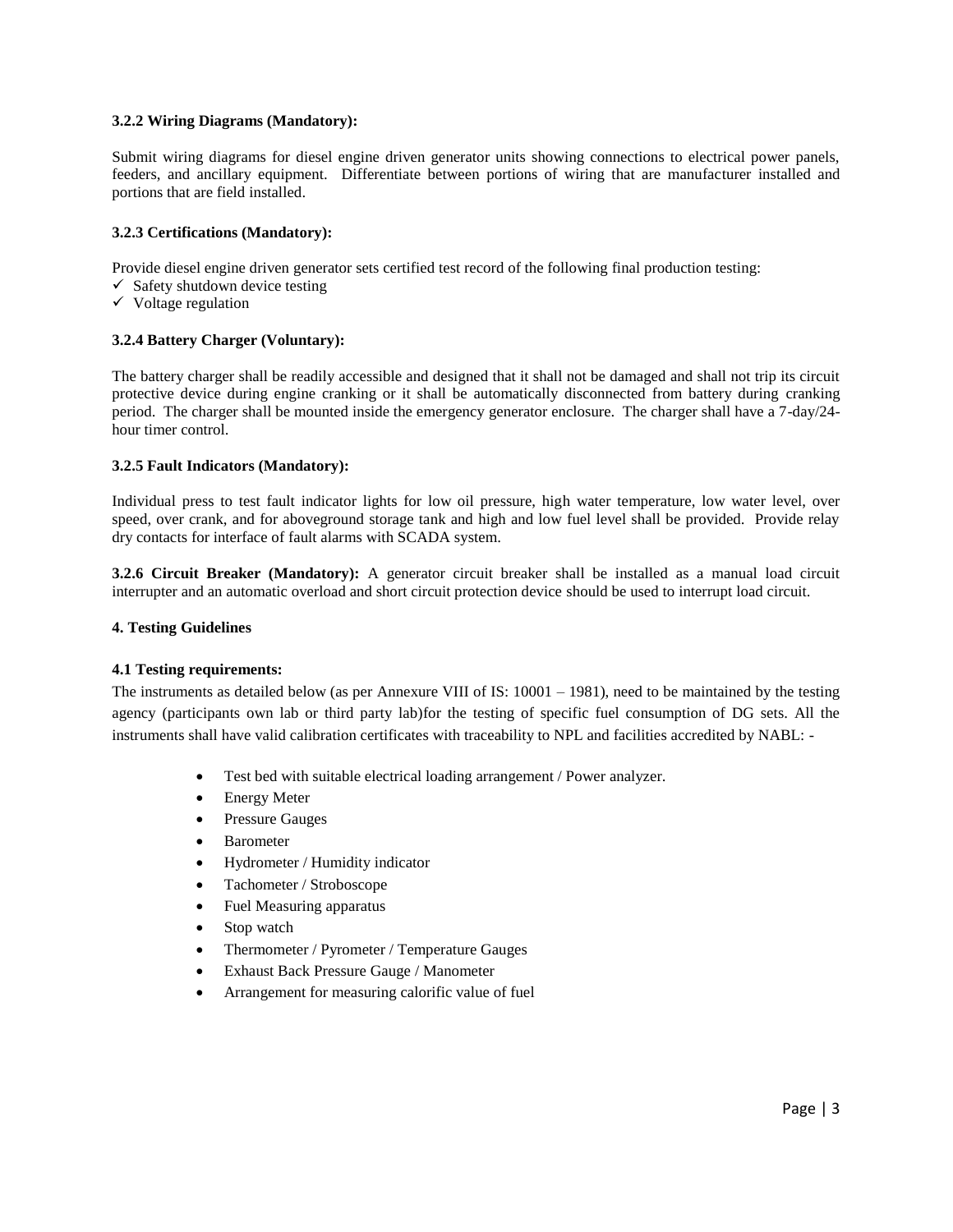#### **4.2 Standard Reference Conditions:**

The standard reference conditions for the purpose of determining the fuel consumption for constant speed Engines is as under (as per Section 1 of IS 10000 (Part II) 1980) shall be as under:-

- $\bullet$  Mean Barometric Pressure = 100 kPa
- Atmospheric Temperature  $= 300 \text{ K}$
- Relative Humidity =  $60\%$  at 300 K
- Charge Air Coolant Temperature  $= 300 \text{ K}$
- $\bullet$  Intake Air depression and exhaust back pressure  $=$  Equal to that obtained with intake and exhaust systems normally fitted with the engine. It shall not exceed 50mm of water unless the manufacturer has accepted higher back pressure prior to the test.

### **4.3 Correction Factors considered:**

The following correction factors based on ambient conditions need to be considered: -

Power adjustment factor " $\alpha$ " – The net output in power at the site conditions shall be corrected to the standard reference conditions specified in section I of IS :10000 (Part II) – 1980 using correction factor "α" as determined from the IS: 10000 (Part IV), in item 2.2.2 and Appendix A.

 $P_X/P_T = " \alpha"$ Where  $Px = Power$  under ambient conditions  $\&$  $Pa = Power$  under standard reference conditions

 $\alpha = k - 0.07(1-k) (1/\eta - 1)$  $k = (Tr/Tx)^{n} X (px - a.Φx.psx)^{m}/(px - a.Φx.Psx)^{m}$ 

Where,

 $P = Power$  in  $kW$  $\alpha$  =power adjustment factor  $K =$  ratio of indicated powers  $P =$  barometric pressure (kPa) Ps = saturation vapour pressure (kPa)  $\Phi$  = Relative humidity  $T = absolute air$  intake temperature  $(K)$  $\eta$  = mechanical efficiency Values of a, m, n are taken from table 1 of IS 10000 (Part IV) - 1980

• Specific fuel consumption adjustment factor " $\beta$ " – The specific fuel consumption at the site conditions shall be corrected to the standard reference conditions specified in section I of IS :10000 (Part II) – 1980 using specific fuel consumption correction factor "β" as determined from the IS: 10000 (Part IV) item 3.2.3 and Appendix F.  $\beta$  = SFC (ambient site condition) / SFC (standard reference conditions) Also  $\beta = k / \alpha$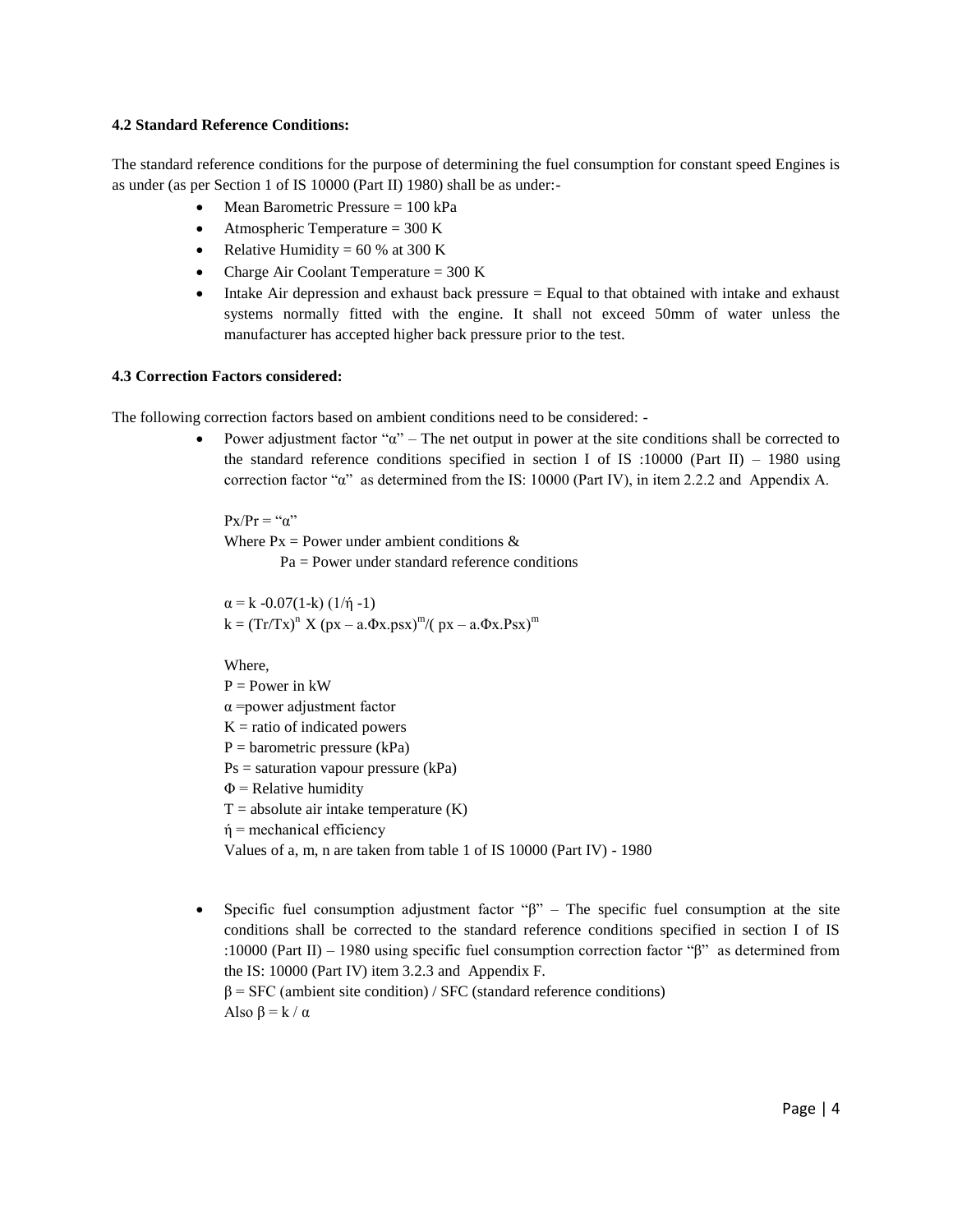Adjustment for calorific value of fuel – in case the fuel used is different from the fuel with calorific value of 42000kJ/Kg , a correction for the difference in calorific value to be applied as under

```
"βcv" = CV/ 42000
And adjusted SFC = βcv x calculated SFC
Where βcv = SFC adjustment factor for calorific value of fuel
CV = net lower calorific value of fuel used in kJ/kg
```
# **4.4 Testing Procedure:**

The testing procedure for specific fuel consumption norms under standard and labeling program for DG sets with Diesel engines conforming to IS 10001 (< 19 kW) and alternator conforming to IS 4889 is proposed as under: -

- a. The DG set will be set up as per the standard procedure of the manufacturer and connected to the standard electrical load. Earthing shall be provided as per IS 3043: 1987.
- b. DG set shall run on 100% loading for 15 minutes after reaching thermal stability (as defined clause 8.7 of IS/IEC 60034 part 1: 2004). Then DG set load shall be gradually reduced to 75% load. After reaching 75% loading, 0.8 Power Factor and normal ambient conditions, fuel consumption and other parameters shall be recorded for 4 hours at an interval of 30 minutes each. Average SFC of 4 hours will be considered for test result.
- c. The data will be recorded as per the parameters given in Annexure I. The kWh will be taken from power analyzer / Energy meter.

## **4.5 Test Parameters**

**SFC**: Specific Fuel Consumption in g/kWh shall be recorded.

**4.6 Test report:** The results of tests shall be furnished to Bureau in form of test report. The same results shall also be reported as per **Annexure I** of this Schedule.

# **4.7 Tolerance:**

There is no tolerance for Star Rating Bands (as mentioned in Table 1). The average of products tested must be at par with type generating set or better than the Label threshold.

A tolerance of +/- 5% in specific fuel consumption shall be allowed.

# **5. Sampling**

The samples for check testing picked up randomly by the Bureau or its designated agency for testing as per the sampling plan from the retail outlet or manufacturing facility or warehouse and as mentioned in the check testing scheme.

# **6. Energy Labeling Plan**

The Star Rating plan for a generating set shall be based on the Specific Fuel Consumption (SFC) in g/kWh declared by the participant. Declared value of SFC shall not be less than the test result. Energy labeling star rating plan is as indicated below: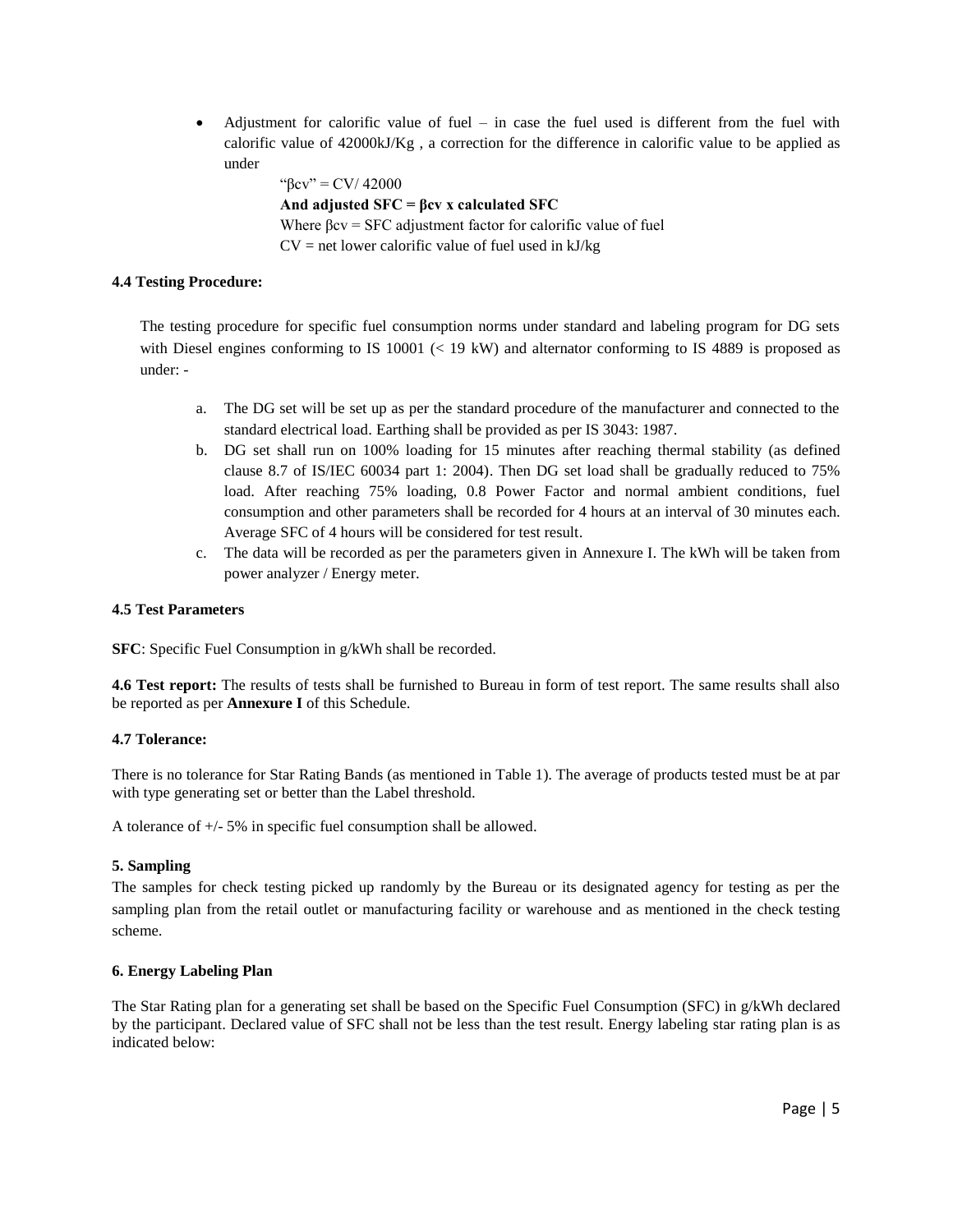| <b>Star Level</b> | <b>Specific Fuel Consumption (SFC) in g/kWh</b> |
|-------------------|-------------------------------------------------|
| 1 star            | $>$ 302 & $\leq$ 336                            |
| 2 star            | $>$ 272 & $\leq$ 302                            |
| 3 star            | $>$ 245 & $<$ 272                               |
| 4 star            | $>$ 220 & $\leq$ 245                            |
| 5 star            | < 220                                           |

# **6. Manner of Display**

The label shall be affixed on the alternator where DG set is not sold with canopy or on canopy where DG sets is sold with canopy. The participant should ensure that the label appears on every registered Unit on display for identification purpose, at point of sale or hire. The label shall also be printed or pasted on the packaging.

# **6.1 Color scheme of Sample label**

The color scheme of the label shall be as given in Figure 1



**Figure 1**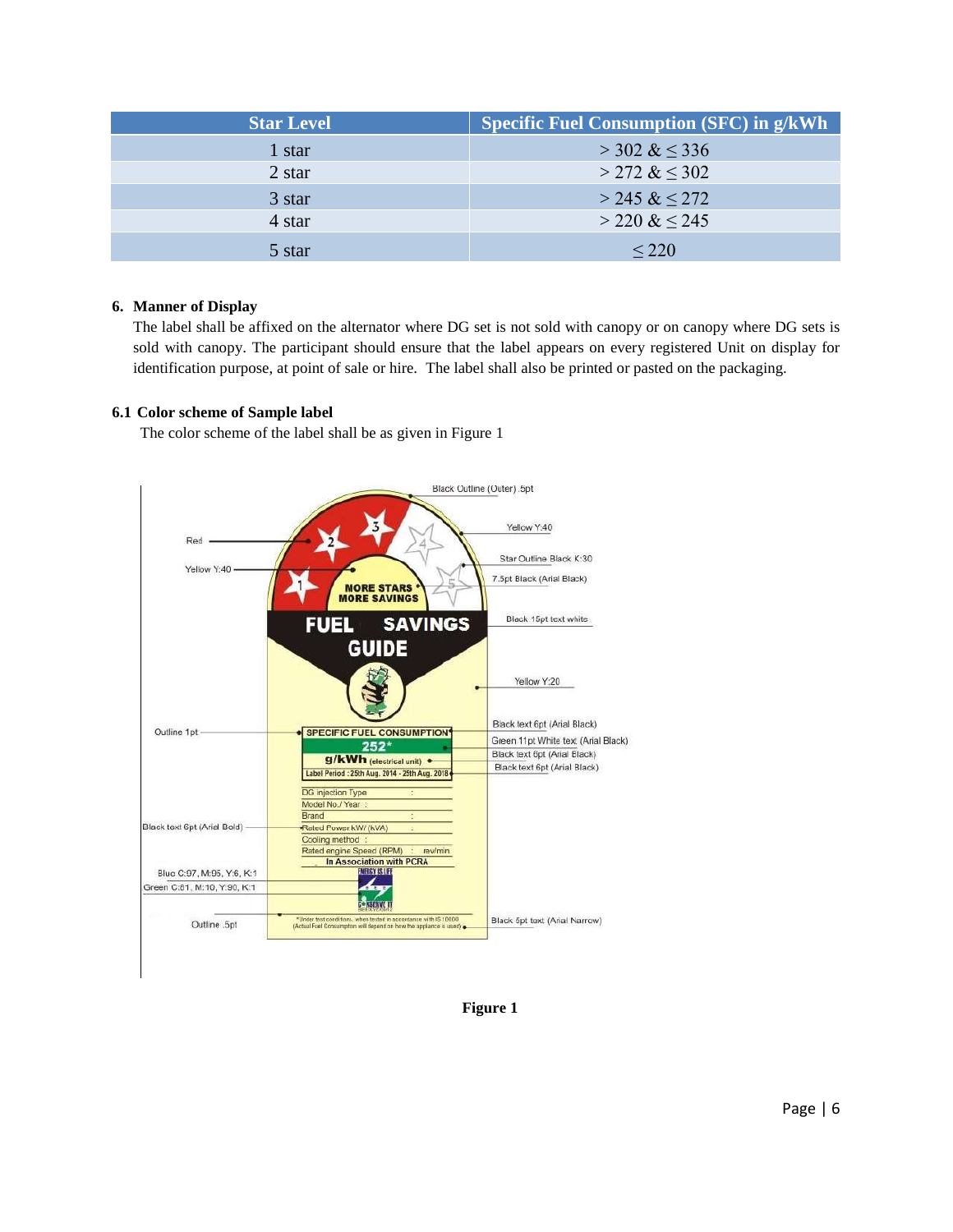The following colour scheme for Bureau's logo, namely:- **BLUE –**

Hue (H)-239o Saturation(S):64% Brightness (B):59% Luminance or lightness (L):28, chromatic components -a:24 b:54 Red(R):54 Green (G):55 Blue (B):151 Cyan(C):97% Magenta (M):95% Yellow(Y):6% Black (K):1% Web colour code - #363797 **GREEN –** Hue (H)-150o Saturation(S):10% Brightness (B):67% Luminance or lightness (L):61, chromatic components -a:-53 b:32

Red(R):0 Green (G):170 Blue (B):87

Cyan(C):81% Magenta (M):10% Yellow(Y):90% Black (K):1% Web colour code - #00AA56;

# **6.2 Design of label**

The design of the label shall be as given in Figure 2

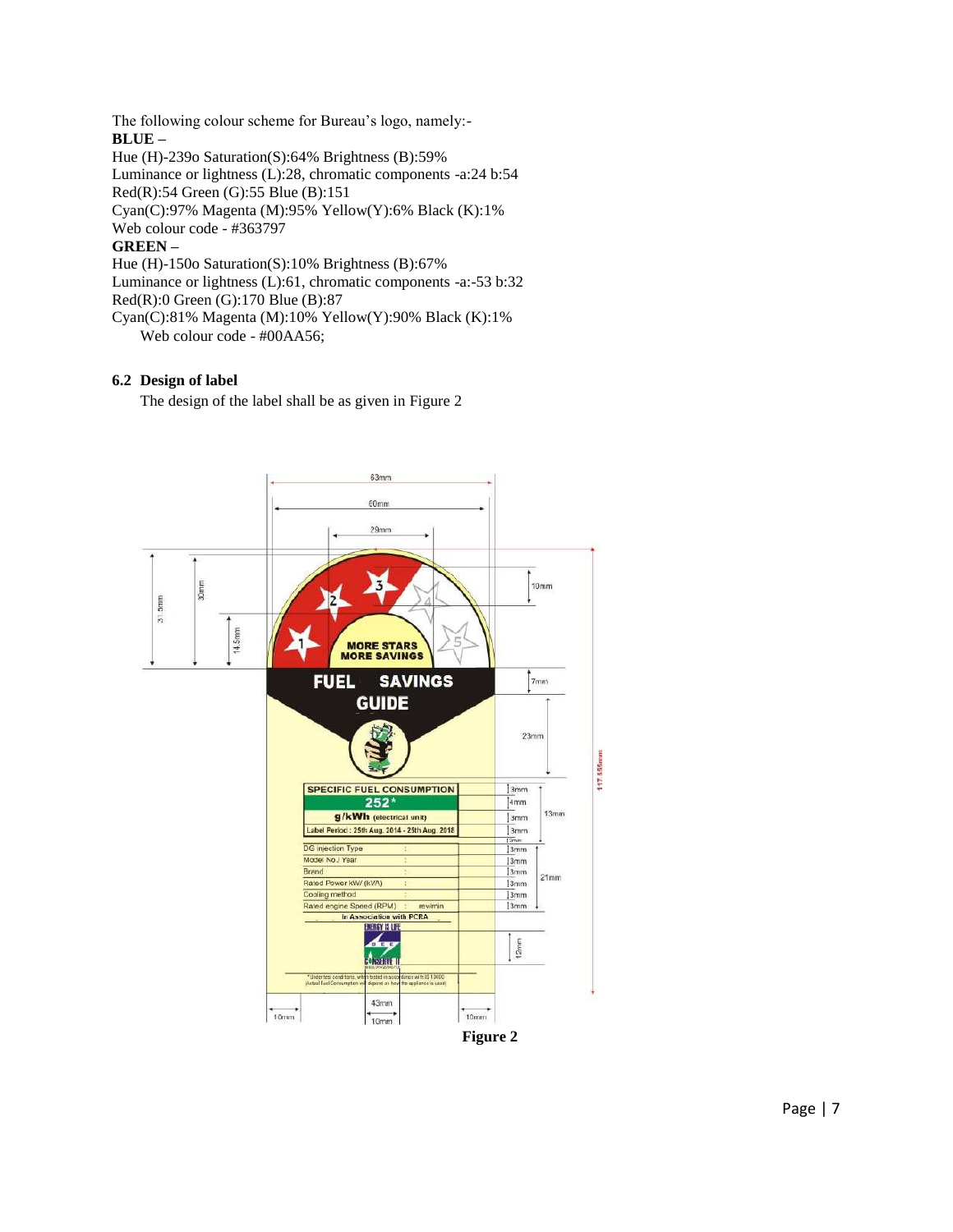## **6.3 Material of Label**

The label shall be durable and possess good wear and tear characteristics and self adhesive type. It should stick tightly on the equipment surface.

# **7. Fees**

# **7.1 Security deposit for Company Registration:**

An amount of INR 25,000 shall be deposited to Bureau by the small scale manufacturers holding SSI certificate.

An amount of INR 1,00,000 shall be deposited by other manufacturers

# **7.2 Application processing fee:**

To avail the grant of permission to affix the star label on the model, a registration fee of INR 1000 /- (One thousand only) per model shall be paid to Bureau.

# **7.3 Labeling fee:**

Labeling fee for each star label of DG sets covered under this schedule is INR 10 (Ten) only.

# **7.4 Fee for renewal of label registration:**

To avail the grant of permission for renewal of affixing the star label on the existing model, a renewal fee of INR 500 /- (five hundred only) per model shall be paid to the Bureau.

## **8. Review of the product schedule**

BEE reserves the right to revise this schedule, should technological and/or market changes affect its usefulness to consumers or industry or its impact on the environment. In keeping with current BEE policy, whenever there is any changes in the schedule particularly with regard to changes in the test procedure or the and/or the energy efficiency norms/values, the manufactures/user of the label shall ensure that their product meets the requirements of the revised schedule for which they should submit fresh application for fresh registration. To qualify as Star labeled product, a model shall meet the revised schedule of BEE, in respect of the products and models dispatched or shipped from the manufacturer's premises immediately after the effective date of implementation of the revised schedule.

## **9. Abeyance of the product schedule**

The product may be put on abeyance in special circumstances with approval of DG, BEE.